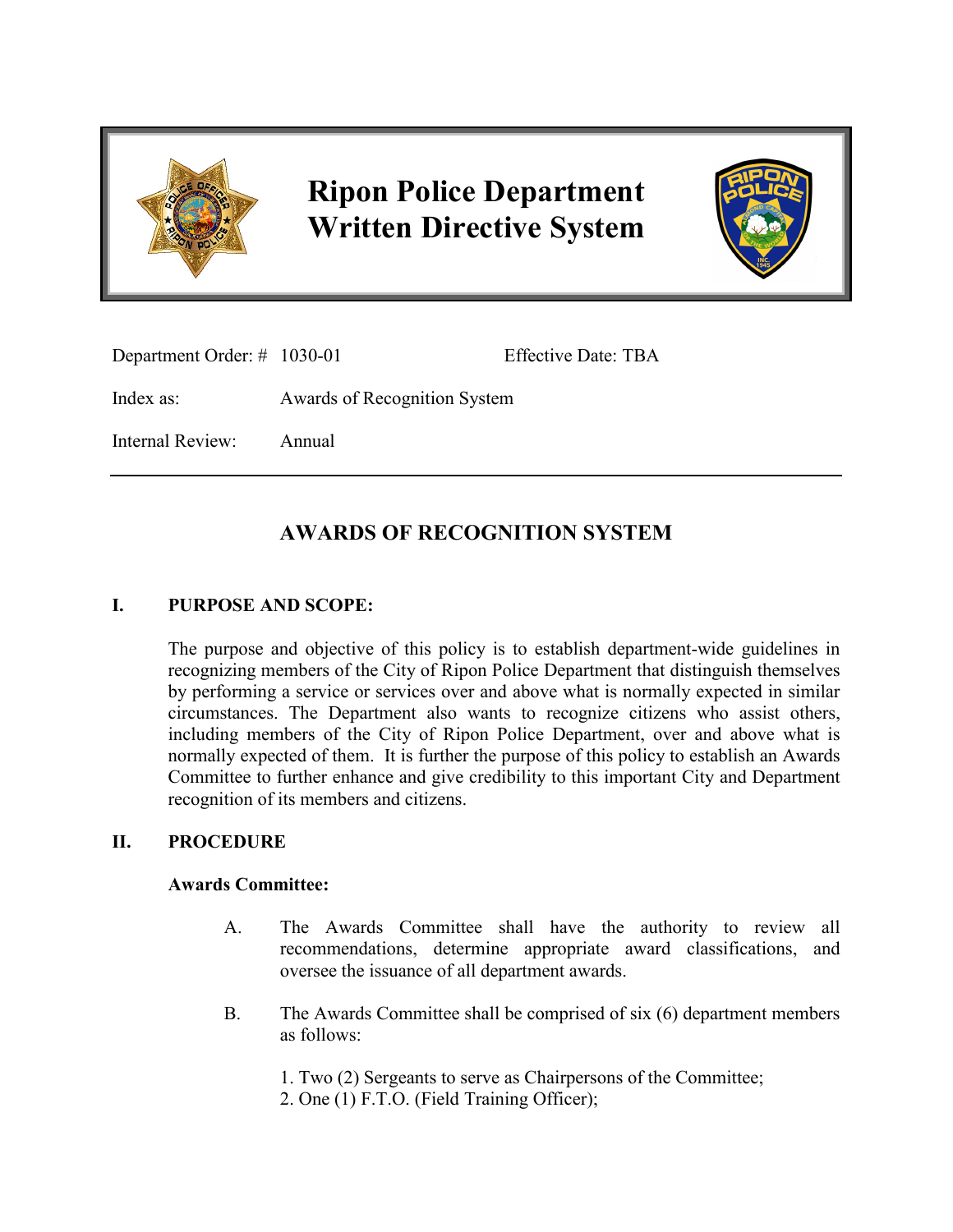- 3. One (1) CSO, (Community Service Officer);
- 4. One (1) Dispatcher
- 5. One (1) VIP
- C. The Chief of Police will choose members to serve on the Awards Committee based on those that show an interest, feedback from immediate supervisors, the employee's job performance, and the employee's ability to be unbiased and fair. When an opening is created on the Committee, any member of the department from the respective category who is interested in filling the opening shall submit a letter of interest to the Chief of Police.
- D. Appointment terms for Committee members shall be two (2) years, except for Chairpersons' terms shall be permanent. Upon completion of a term, members may resubmit for another term, if they so desire.
- E. The committee will coordinate activities related to the presentation of awards and the awards ceremony.

#### **Award Nomination:**

- A. Any individual who has personal knowledge of an act, achievement, or service and believes that such conduct may qualify for a formal recognition may initiate recommendations for awards. The acts may have occurred within the city limits or while on assignment as an employee.
- B. Off-duty acts occurring outside of the city limits will be forwarded to the appropriate jurisdiction for consideration. If that agency doesn't have an awards program our agency will submit a nomination for award from our agency.
- C. Any member who, while off duty, conducts themselves in such a manner that, if on duty, would make them eligible for a commendation, may be considered.
- D. The department will not consider self-recognition.

An *Awards Recommendation Form* shall be completed by the person recommending the award which outlines the details of the case, witnesses involved, and the commendable actions of the individual or unit.

1. Completed *Award Recommendation Forms* should be submitted to the individual's immediate supervisor.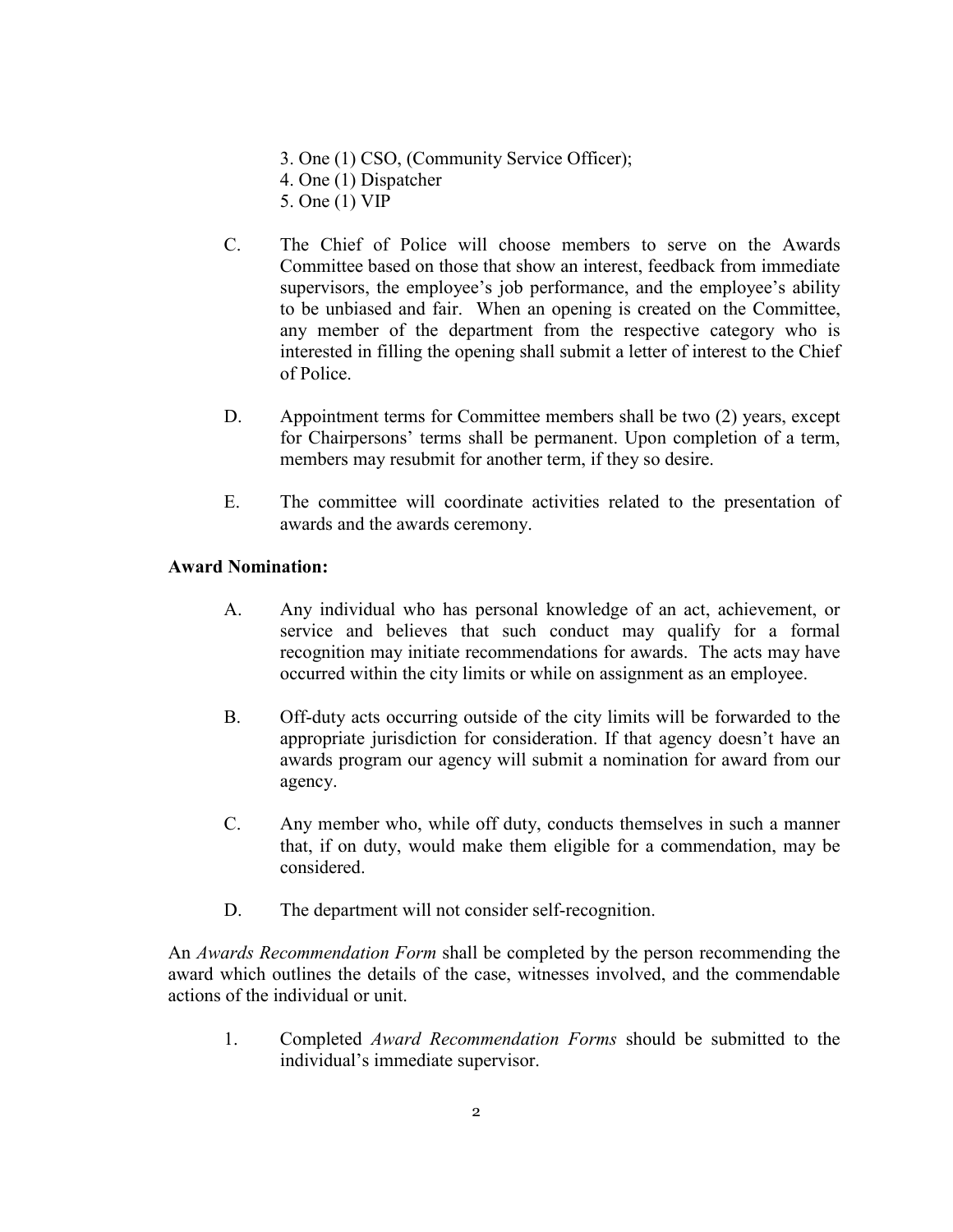- 2. Supervisors who receive *Award Recommendation Forms* shall present them to the Awards Committee, as a whole, for review and consideration.
- 3. A shift supervisor may complete a Letter of Commendation in which no Awards Committee approval is necessary for shift acknowledgements.

#### **Nomination Review Procedures:**

- A. Because prompt recognition is essential for the integrity of this program, the Awards Committee will meet on an "as needed basis" with final decisions on nominations completed within 10 working days of the submittal of the nomination.
- B. The Awards Committee may interview the nominated sworn or non-sworn individual's direct supervisor(s) for input and verification of the events/actions leading to the recommendation.
- C. The Awards Committee should further question the submitter of the recommendation or conduct any other interview/investigation to ensure that the appropriate award is recommended to **all** deserving department individuals regarding the actions involved. This may ensure that deserving individuals have not been overlooked for their part in the actions.
- D. A **majority vote** is required to award a commendation with Chairpersons of the Awards Committee also voting. If there is a tie, the Chief of Police will be the tiebreaker.
- E. If a member of the Awards Committee is nominated for a commendation, he/she will not vote or be present during the committee's review of the nomination.
- F. After careful consideration, the Awards Committee will:
	- 1. Approve the award recommended, or
	- 2. Approve a lesser decoration, or
	- 3. Approve a higher award, or
	- 4. Disapprove the award.
- G. The Awards Committee will forward their decision for each commendation recommendation to the Administrative Lieutenant his/her approval. Once the Administrative Lieutenant has approved the recommendation he/she will then forward the recommendation to the Chief of Police for his final approval. The Chief of Police has the *Final Word* on *ALL* recommendations.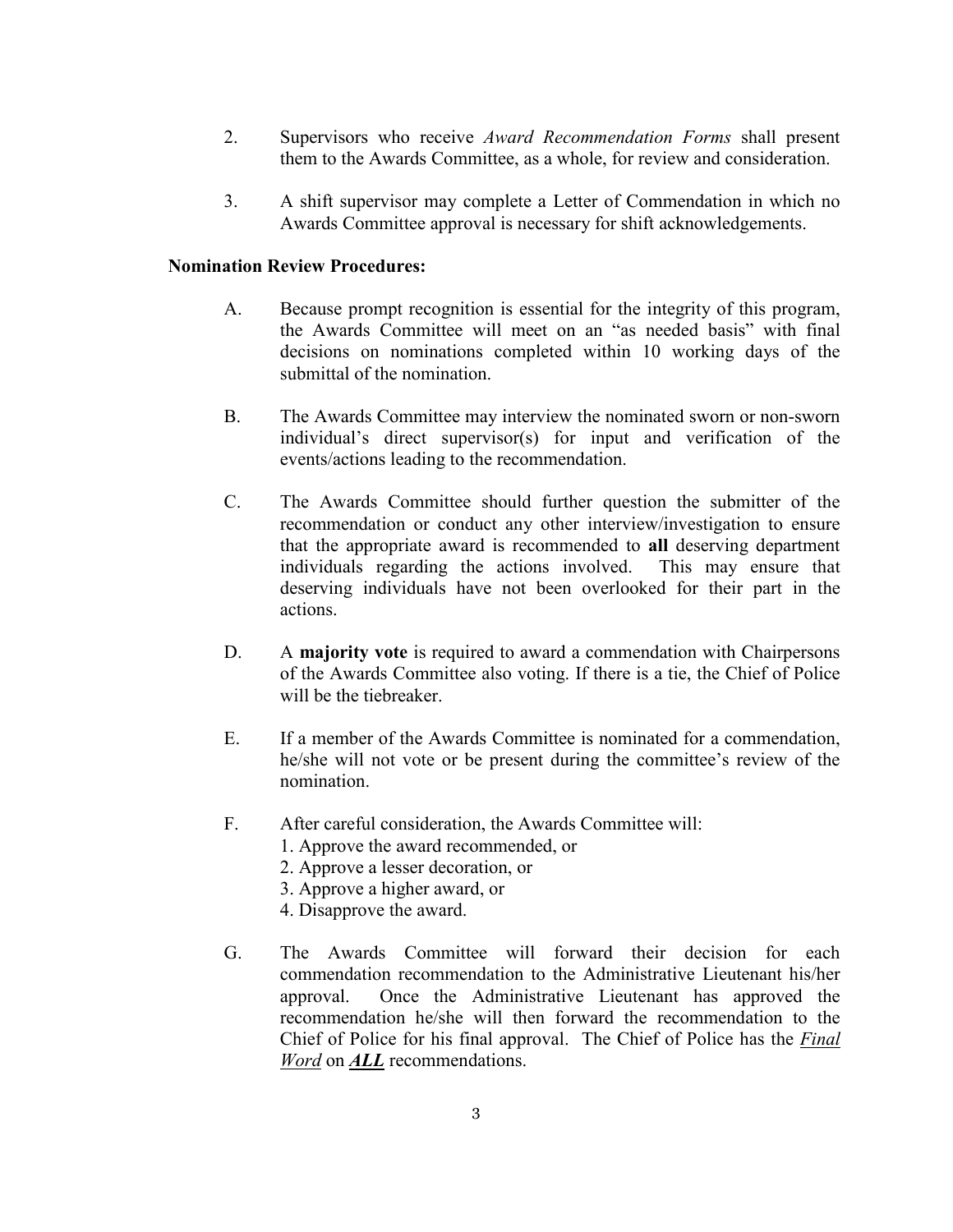H. The Chairpersons will have overall responsibility for the preparation of the certificate narratives read on behalf of each recipient at the annual awards ceremony. The Chief of Police will oversee the preparation of the certificate.

#### **Recipient Notification:**

- A. A *copy* of the completed certificate will be given to the employee by the Chief of Police within 10 days of nomination at a shift briefing. Other Department members will also be made aware of the honor via a Department-wide email.
- B. The employee will be made aware that the *official* award will be presented at the annual awards ceremony to take place in December of each year.
- C. Once approved, shift acknowledgements will be presented as soon as possible at the recipient's next shift briefing.

#### **III. AWARD TITLE AND DESCRIPTION:**

A. Commendations will be one of the following classifications:

#### **MEDAL OF HONOR:** (Active / Posthumous) (Medal, Ribbon/Bar and Citation)

The *Medal of Honor* is the highest recognition of achievement presented by the Ripon Police Department. The Medal of Honor shall be awarded to department personnel who distinguish themselves with extraordinary acts of bravery or heroism above and beyond that normally expected in the line of duty. Personnel must have displayed extreme courage by placing their own safety in immediate peril in the pursuit of their duties. *If a member uses poor judgment or procedures which created the necessity for his/her action, they will not be eligible for this award.*

#### **MEDAL OF VALOR:** (Medal, Ribbon/Bar and Citation)

The *Medal of Valor* is awarded to a Ripon Police Department member who, intelligently and in the line of police duty, performs an act of gallantry and valor above and beyond the call of duty, at imminent personal hazard to life and with knowledge of the risk.

#### **PURPLE HEART:** (Medal, Ribbon/Bar and Citation)

The *Purple Heart Medal* is awarded to Ripon Police Department employees who sustained serious injury in the line of duty. Employees must have been actively engaged in a police activity at the time of the injury and it must be a sufficient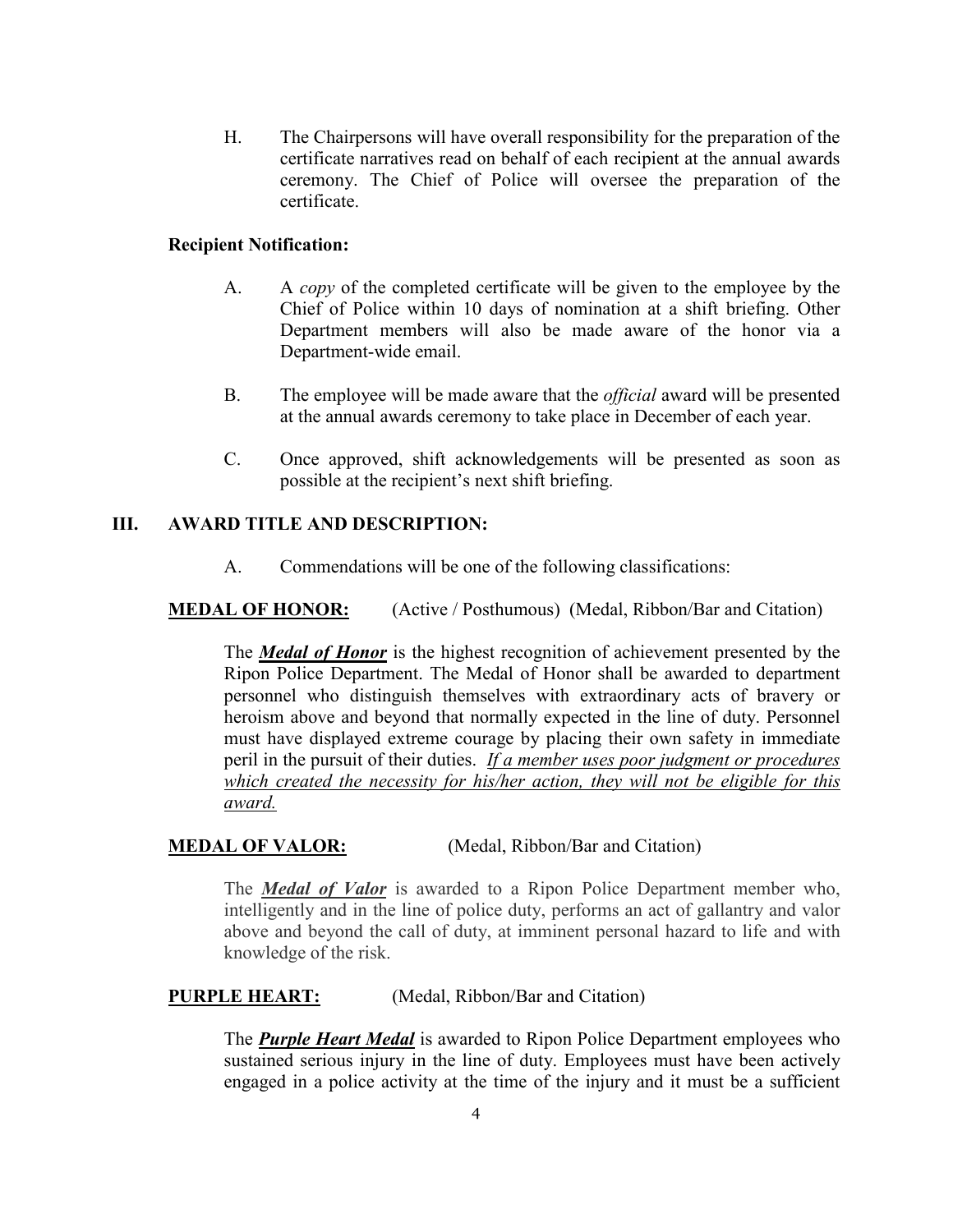gravity to require professional medical treatment. This award is intended to recognize employees who are injured as a result of felonious assaults or injuries resulting from shootings, fires, explosion, etc. This award may be conferred if injury was averted by wearing body armor.

#### **LIFE SAVING AWARD:** (Medal, Ribbon/Bar and Citation)

The *Lifesaving Medal* is awarded to a Ripon Police Department member (sworn, non-sworn) in appreciation for prompt and unselfish act of rendering aid and assistance to another human being that resulted in saving a life.

#### **CHIEF'S AWARD:** (Ribbon/Bar and Citation)

The *Chief's Award* is presented to any member of the Ripon Police Department or citizen that has supported the agency and or distinguished themselves by exceptional service in the performance of a duty of great or unusual responsibility, wherein they have displayed unusual initiative, marked ability, keen observation, and exceptional energy. (Chief's recommendation only)

#### **UNIT CITATION:** (Ribbon/Bar and Citation)

The *Unit Citation* ribbon/bar is awarded to two or more members (sworn, nonsworn, and volunteer) who perform an act or a series of acts over a period of time which demonstrate a high degree of teamwork and professionalism and which result in the attainment of departmental goals, thus increasing the department's effectiveness and efficiency. This award may be presented alone or in addition to any other award. If it results from a particular incident, only those personnel actually working at the time are eligible; if it results from a series of acts over a period of time, all personnel assigned to the unit are eligible, i.e.: City, County, State or National Awards.

#### **COMMUNICATIONS AWARD:** (Ribbon/Bar and Citation)

The *Communications Award* is presented to a Ripon Police Department dispatcher whose actions had important bearing on the outcome of an emergency incident, usually associated with, but not limited to, an incident saving a life of an officer or citizen.

#### **COMMUNITY SERVICE:** (Ribbon/Bar and Citation)

The *Community Service Medal* is awarded to a member of the Ripon Police Department who, while on or off duty, through an act or series of acts, provides a great service to the community, or brings public acclaim to the employee, the department, or the police profession.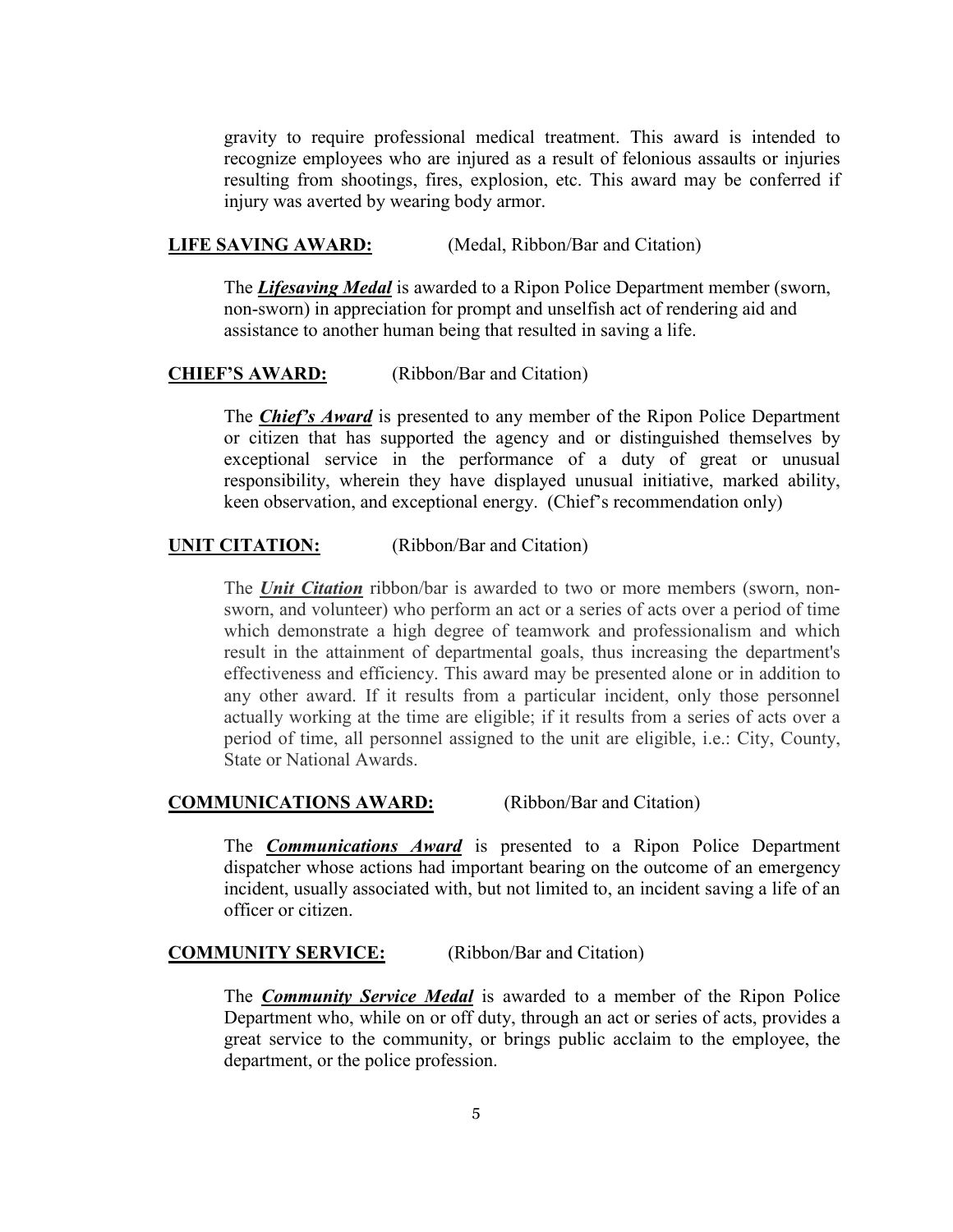#### **GOOD CONDUCT:** (Ribbon/Bar and Citation)

The *Good Conduct Ribbon* is awarded to any member of the Ripon Police Department which has (5) five years of "Good Service" without any reprimands, time off, demotion or reduction of pay.

#### **CERTIFICATE OF COMMENDATION:** (Citation Only)

*Letters of Commendation* are given by a Supervisor to members of the Ripon Police Department who have shown excellence in areas of performance not to the level of any other award within the department for a "job well done."

**SHOOTING AWARDS:** (Handgun, Patrol Rifle, Shotgun) (Medal, Ribbon/Bar)

*Shooting Medals* are awarded to any Ripon Police Department member who has obtained the qualifying scores for each weapon as set forth by the Ripon Firearms Instruction Team (FIT).

**HONOR GUARD:** (County, State, National) (Ribbon/Bars Only)

Citation Bar with "**Honor Guard**" to be worn at events for County and State Memorial Attendance. (Only for Honor Guard Team Members) Citation Bar with "**NLEOMF**" to be worn at events for National Memorial Attendance. (For any member of the department that has attended the National Law Enforcement Memorial).

#### *(NOTE: Other Awards may be added at a later date)*

#### **CITIZENS AWARD:**

*Citizen Awards* or *Certificate of Appreciation* – Upon the recommendation of an employee, the Chief may issue an Award or a Certificate of Appreciation to any deserving individual for a deed which is worthy of either an Award of Certificate of Recognition. The Award or Certificate of Appreciation will be given to the citizen during any awards ceremony or Ripon City Council meeting as determined by the Chief of Police.

#### **AWARDS FROM OUTSIDE AGENCIES:**

A. *Awards Received at Past Employment* – We recognize that employees hired into our service from other agencies may have earned awards from those agencies. Awards an employee may have received from other agencies will be compared to Police Department awards for similarity of criterion and his/her actions which lead to the receipt such an award. The employee will then wear the comparable Police Department award to stay consistent with uniform standards.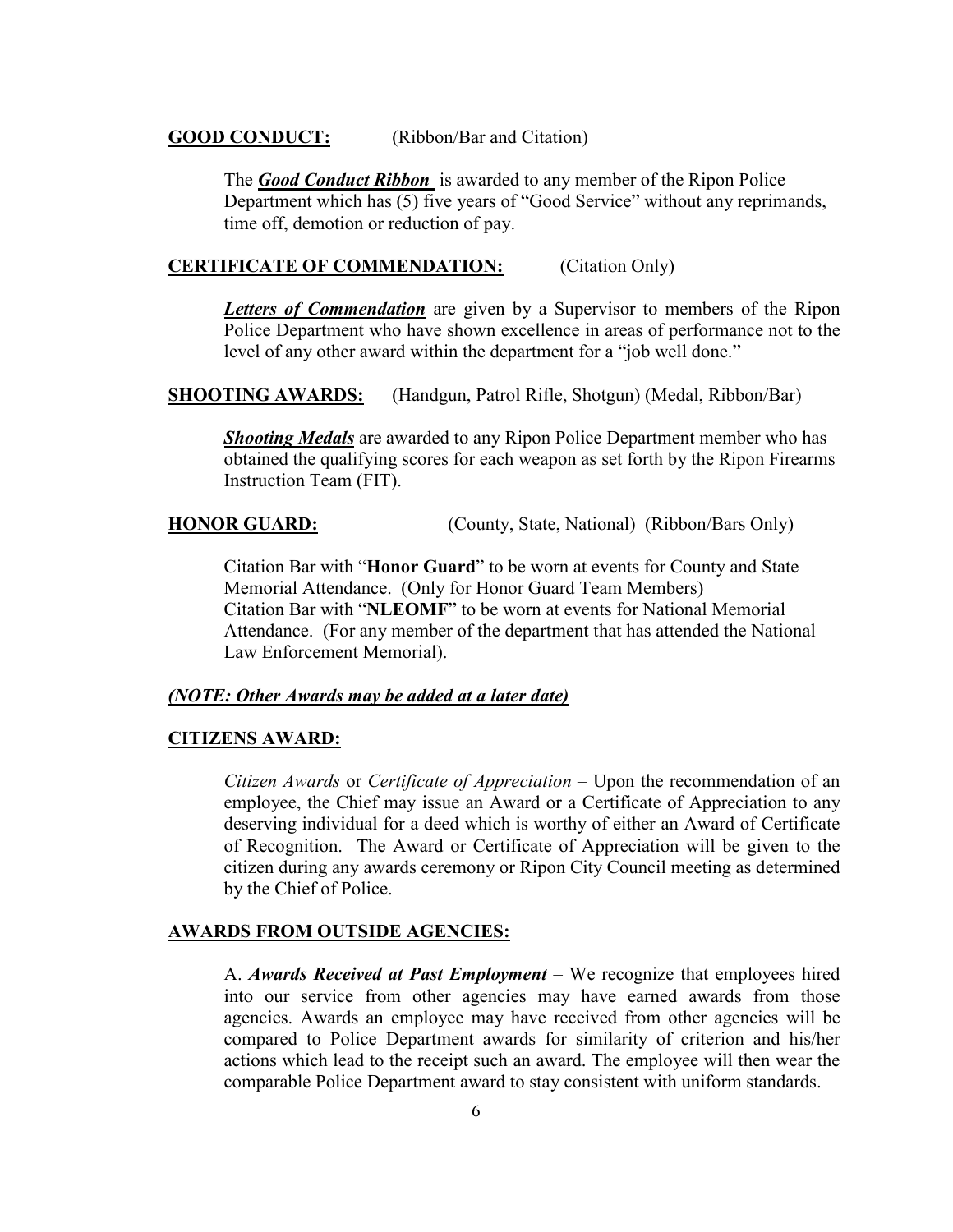B. *Awards Received from Other Agencies* – Employees honored by other Departments, whether on-duty or off-duty, will be recognized by this agency. If the award is one of the statewide-recognized awards, the employee will be encouraged to wear the ribbon on his/her uniform. If the award is not recognized, the award will be compared to Police Department awards for similarity of criterion and his/her actions which lead to the receipt such an award. The employee will then be given the comparable award to stay consistent with uniform standards.

#### **IV. DISPLAY OF AWARD RIBBONS:**

Upon receiving a commendation ribbon, officers are authorized to wear the award on their uniform centered approximately  $\frac{1}{4}$  inch above their nameplate on their right side.

If officers have received more than one commendation ribbon, they are to be worn with a multiple ribbon holder and in order from right (the officer's right) to left, starting with the most honored medal. Three (3) ribbon/bar awards across per holder will be used.

All ribbon/bar awards may be worn on the Class "A" uniform. Only the highest (3) awards may be worn on the Class "B" uniform, and the single highest award may be worn on the Class "C" BDU uniform.

#### **V. AWARD PRESENTATION AND CEREMONTY:**

- A. The official presentation of all awards, with the exception of shift acknowledgements and Citizen Certificates of Appreciation shall be presented at an annual awards ceremony. The awards ceremony may be in conjunction with another department event or scheduled separately.
- B. The Awards Committee will be responsible for setting the agenda for this event.
- C. Invitations will be sent to all honorees a minimum of six  $(6)$  weeks in advance of the event.
- D. *Posthumous Presentation* will follow the following hierarchy:
	- 1. Spouse;
	- 2. Children over 16 years of age;
	- 3. Surviving Mother and/or Father;
	- 4. Oldest surviving sibling;
	- 5. Close personal friend/or significant other.

#### **VI. AWARD DESCRIPTIONS:**

*1. Commendation Medals*